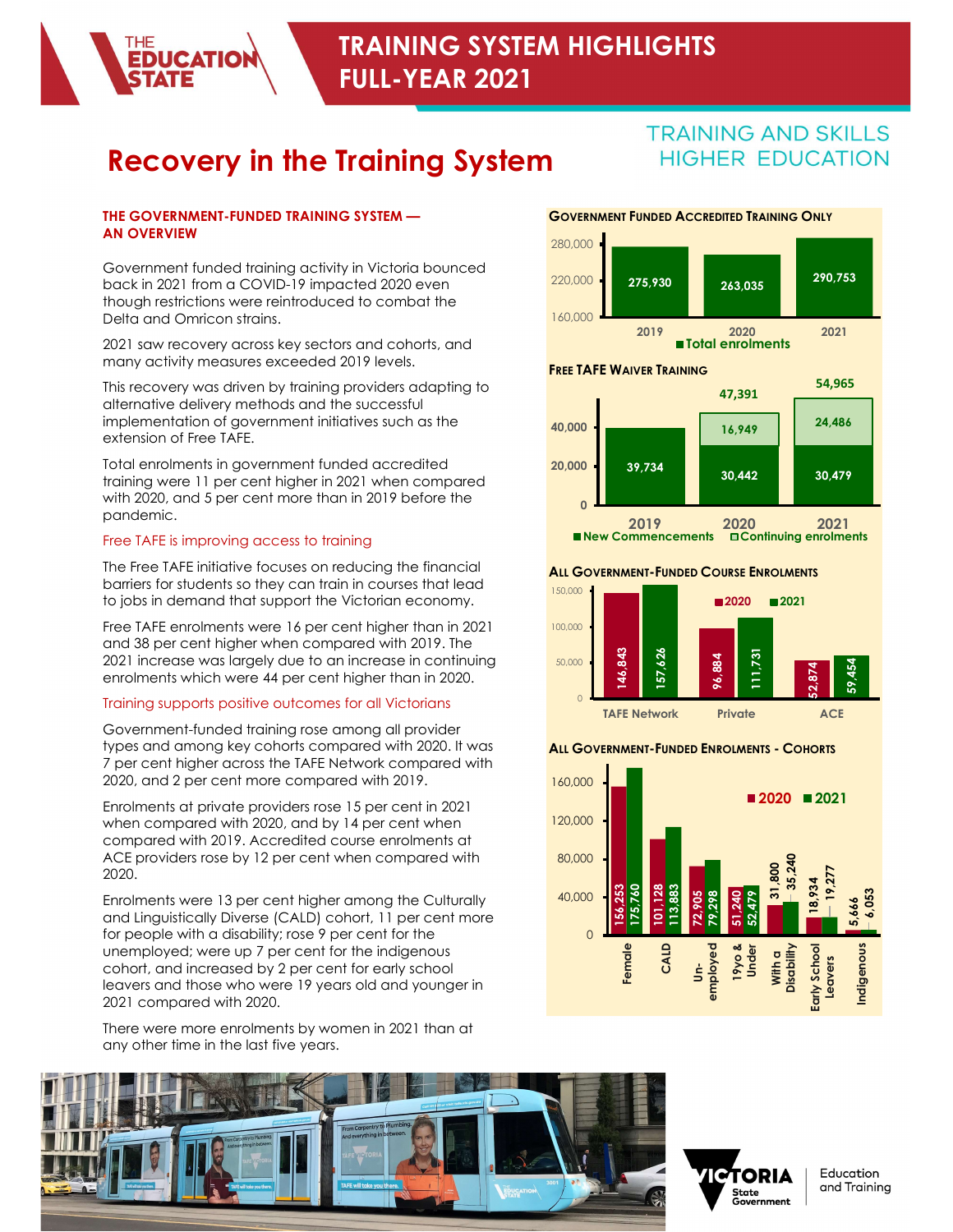#### DELIVERING HIGH QUALITY TRAINING THAT IS STRONGLY ALIGNED TO JOBS

**JCATIO** 

Skills First reforms continue to ensure that growth in training delivery is aligned with government priority areas and supports the economic recovery.

Course enrolments among those training for the NDIS workforce increased by 21 per cent to 52,514 the highest figure since 2008 when data were first<br>collected 30,000 collected.

Those training for the family violence workforce in 2021 were at the highest level in the last seven years – increasing by 19 per cent, including preaccredited training (module enrolments). 2021 were at the highest level in the last seven<br>
years – increasing by 19 per cent, including pre-<br>
accredited training (module enrolments).<br>
Enrolments in apprenticeships increased by 13 per cent

and were higher than any other time since 2008 when data were first collected.

Enrolments rose 16 per cent for high-value traineeships, and by 11 per cent for those training for the infrastructure workforce in 2021 compared with 2020. Enrolments in high-value traineeships and those training for the infrastructure workforce were greater than at any other time over the last six years.

Enrolments increased right across Victoria. Increases were largest in metropolitan Melbourne, the Grampians and Barwon South West compared with 2020.

The top four industries by enrolments are in the Health Care and Social Assistance, Construction, Professional, Scientific and Technical Services, and Education and Training sectors.

In all four industries, TAFEs continue to play a key role in training provision.

TAFEs and other training providers play a critical role in supporting Victorians to re-skill and upskill and drive economic recovery in the post-COVID-19 economy.

The Skills for Economic Recovery package and other Government initiatives are making it easier for people with pre-existing qualifications to retrain and improve access to training for Victorians impacted by the pandemic, particularly women and young people.





#### **ALL GOVERNMENT-FUNDED ENROLMENTS BY REGIONS**

| OU,UUU                                                                       |                            |                  |                                                                    |
|------------------------------------------------------------------------------|----------------------------|------------------|--------------------------------------------------------------------|
| 126,585<br>109,557<br>30,000                                                 |                            |                  |                                                                    |
| 68,671                                                                       | 81,545<br>53,634<br>59,714 | 43,555<br>52,514 | 42,645<br>46,831<br>52,841<br>35,774                               |
| $\overline{O}$                                                               |                            | <b>NDIS</b>      |                                                                    |
| <b>Traineeships</b><br>Violence<br>High Value<br>Family                      | structure<br>Infra-        |                  | (mod. enrol.)<br><b>Apprentice-</b><br>Accredited<br>ships<br>Pre- |
|                                                                              |                            |                  |                                                                    |
|                                                                              |                            |                  |                                                                    |
| <sup>*</sup> See data notes for further detail of government priority areas  |                            |                  |                                                                    |
| <b>ALL GOVERNMENT-FUNDED ENROLMENTS BY REGIONS</b>                           |                            |                  |                                                                    |
|                                                                              |                            |                  |                                                                    |
|                                                                              | 2020                       | 2021             | Change 20-21                                                       |
| Metropolitan                                                                 | 230,802                    | 258,382          | 12% ▲                                                              |
| <b>Regional</b><br><b>Barwon South West</b>                                  | 19,777                     | 21,966           | 11% ▲                                                              |
| Grampians                                                                    | 9,528                      | 10,662           | 12% ▲                                                              |
| Loddon Mallee                                                                | 15,228                     | 16,199           | $6.4\%$ $\triangle$                                                |
| Hume                                                                         | 13,999                     | 14,696           | $5.0\%$ $\triangle$                                                |
| Gippsland                                                                    | 9,396                      | 10,070           | $7.2\%$ $\triangle$                                                |
| <b>All Regional</b>                                                          | 67,928                     | 73,593           | 8.3% $\triangle$                                                   |
| Victoria (incl. other)                                                       | 296,601                    | 328.811          | $11\%$ $\triangle$                                                 |
| Other includes locations unknown or not stated.                              |                            |                  |                                                                    |
|                                                                              |                            |                  |                                                                    |
| TOP 4 INDUSTRY AREAS FOR GOVERNMENT-<br><b>FUNDED COURSE ENROLMENTS 2021</b> |                            |                  |                                                                    |
|                                                                              |                            |                  |                                                                    |

#### TOP 4 INDUSTRY AREAS FOR GOVERNMENT- FUNDED COURSE ENROLMENTS 2021